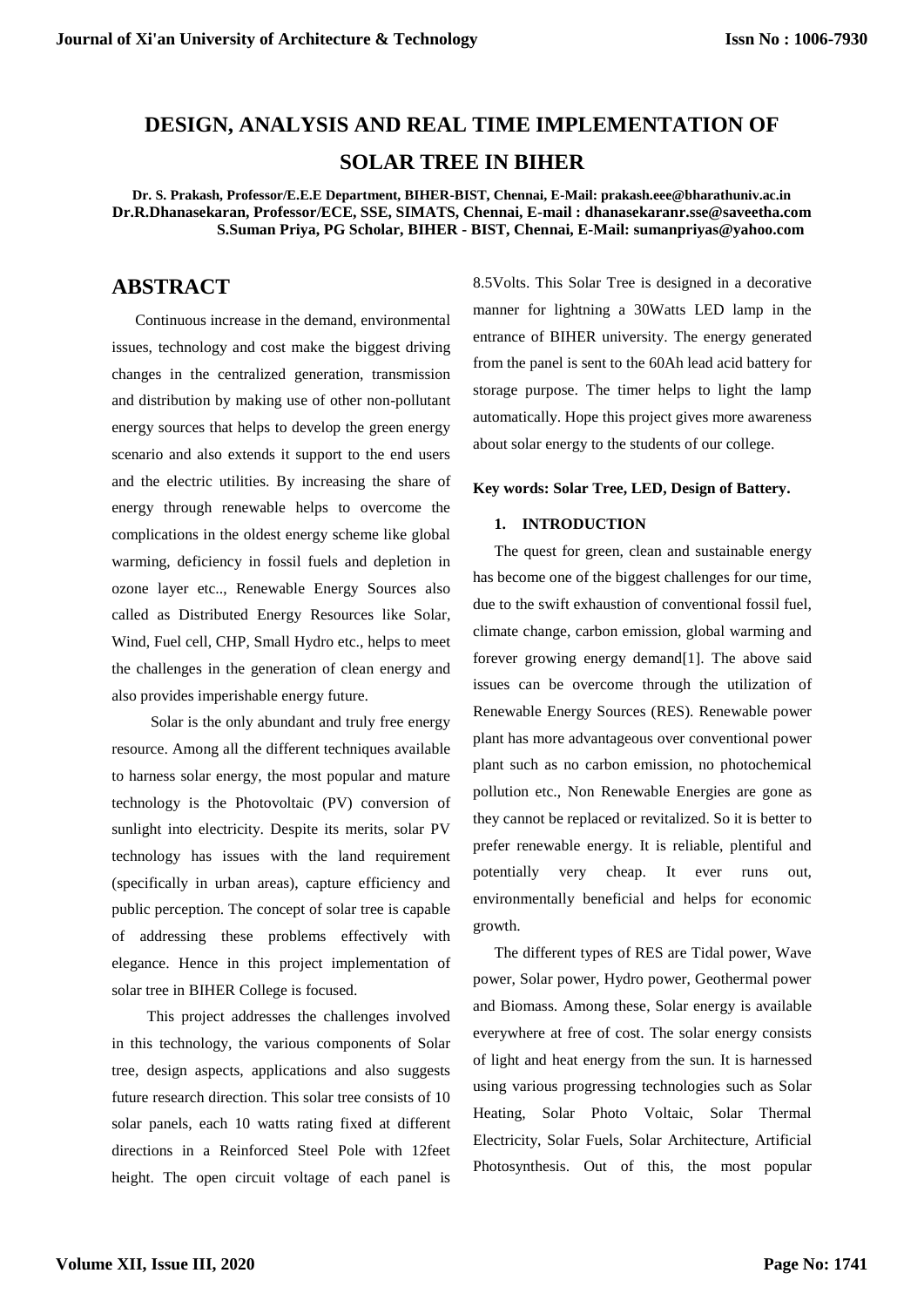application of Solar energy is through the Photovoltaic[2]. Solar PV performance is depending on the local climatic condition and availability of solar radiation[3-4]. Solar radiation assessment and estimation is very much useful for proper design of solar energy conversion system. The angle of incidence of sun rays fluctuates throughout the day and over the year. Therefore solar module fixed at a particular angle may not be fully optimized. In addition the installation of solar module occupies much land requirement and creates certain issues especially in land restricted urban areas. Rooftop Solar PV is an attractive choice, but it too has limited space for modules to be arranged in an array. Solar tracking PV system can be designed but they significantly raise the total cost of energy generation as they are costly and need maintenance[5-6]. Therefore to overcome the drawbacks in conventional arrangement of solar modules, a new and promising way to integrate Solar PV into the environment is proposed in this project. Solar PV tree can be one such innovative concept.

The remaining section of the paper is organized as follows: Section 2 presents solar PV panel Modeling. Section 3 formulates the proposed work through block diagram representation. Section 4 depicts the design aspects of the recommended work. Hardware specifications and the corresponding explanations are submitted in section 5. Finally Conclusions are stated in section 6.

#### **2. Mathematical modeling of PV system:**

A solar cell is electrical equipment that transforms the light energy straightly into electrical energy through a physical and chemical phenomenon known as Photovoltaic effect. During this effect, electrical characteristics such as current, voltage or resistance differ when revealed to light[7-9].

The current output of the PV module is given by

$$
I_{PV} = n_P. I_{Ph} - n_P I_0 \left[ e \left( \frac{q(V_{PV} + R_S I_{PV})}{AKT n_S} \right) - 1 \right] - n_P \left( \frac{V_{PV} + R_S I_{PV}}{n_S R_{Sh}} \right) - - - - - (1)
$$

Where

- Vpv Array Output Voltage
- Ipv– Array Output Current
- Rs- Series resistance of the Solar Cell
- Rsh-Shunt Resistance of the Solar Cell
- Iph is the light generated current
- I0-reverse saturation current
- *A* is dimensionless junction material factor,
- *k*is Boltzmann constant
- *T* is the temperature (in Kelvin),
- ns Number of cells connected in series
- np- Number of cells connected in parallel

The equivalent circuit and PV Cell characteristics of a solar cell are shown in fig1 and 2.



**Fig 2 PV Cell Characteristics**

#### **3. Proposed Work:**

From the review through the introduction, it was identified that single trunk with branches offers more efficiency economically with less cost.Hence in this work the hardware is planned for single trunk with ten number of branches so it offers high reliability. The Block diagram representation is shown in fig 3.



Fig Block Diagrammatic View of Proposed Work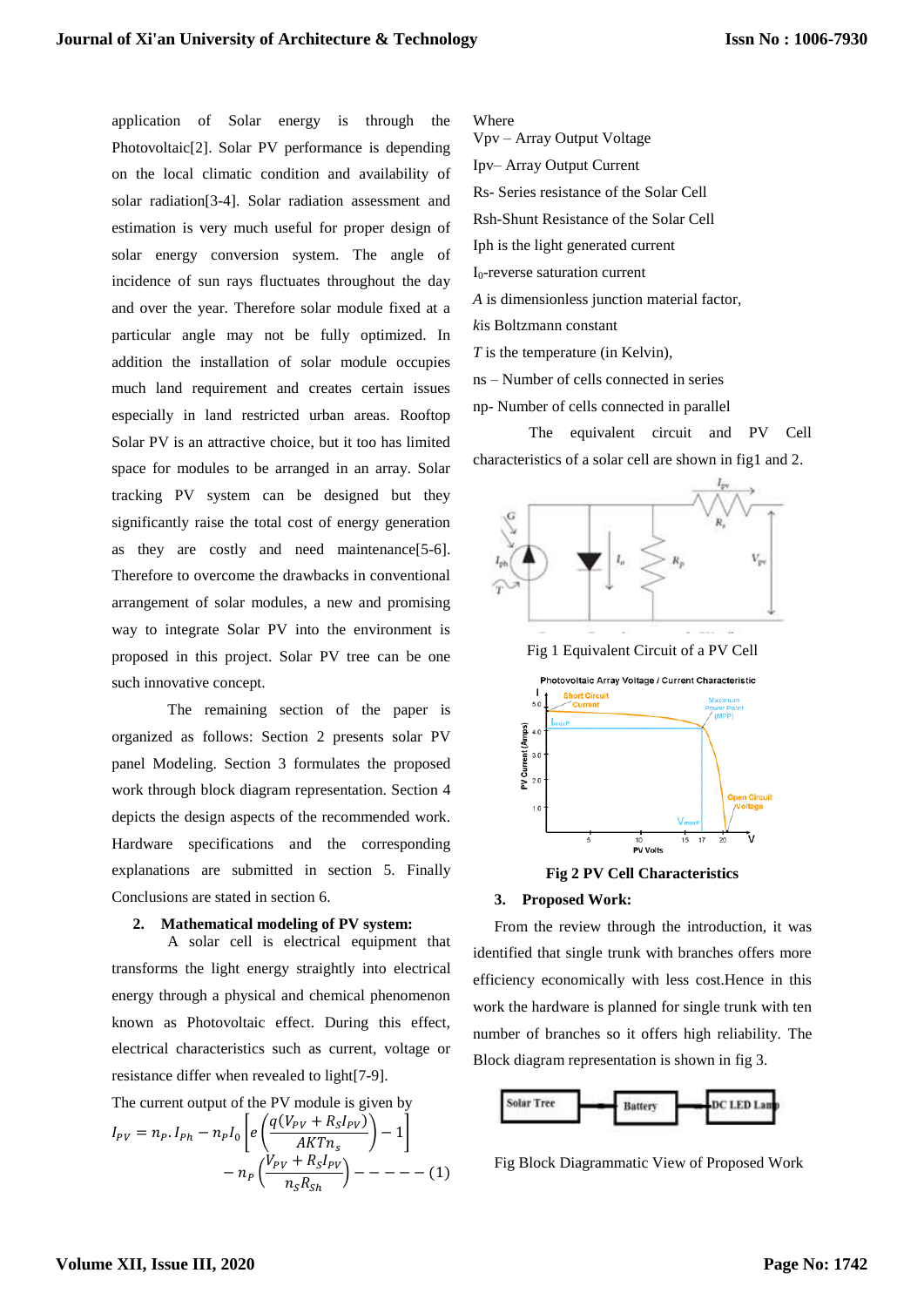#### **4. Design Aspects of Solar Tree**

The design aspects of solar tree is discussed under the following categories

- 1. Determination of power consumption demands
- 2. Size of the PV modules
- 3. Battery sizing
- 4. Charge controller sizing

# **4.1 Determination of Power Consumption Demand:**

The first step in designing a solar PV system is to find out the total power and energy consumption of all loads that need to be supplied by the solar PV system as follows:

# **4.1.1 Calculation of total Watt-hours per day for each appliance used.**

Add the Watt-hours needed for all appliances together to get the total Watt- hours per day which must be delivered to the appliances.

**Total Appliance Use** 

$$
= (30W * 6 hours \n= 180 Wh/day) - - - - - \n- -(2)
$$

# **4.1.2 Calculation of total Watt-hours per day needed from the PV modules.**

Multiply the total appliances Watt-hours per day **×** 1.4(the energy lost in the system) to get the total Watt-hours per day which must be provided by the panels.

# Total PV Panels Energy Needed =  $180 * 1.4$  $=\frac{252Wh}{day}$  - - - - - - - (3)

#### **4.2 Size of the PV Modules**

Different size of PV modules will produce different amount of power. To find out the sizing of PV module, the total peak watt produced needs. The peak watt(Wp) produced depends on size of the PV module and climate of site location. We have to consider "panel generation factor" which is different in each site location. For Thailand, the panel generation factor is 3.43. To determine the sizing of PV modules, calculate as follows:

# **4.2.1 Calculation of the total Watt-peak rating needed for PV modules**

Divide the total Watt-hours per day needed from the PV modules (from item 1.2) by 3 to get the total Watt-peak rating needed for the PV panels needed to operate the appliances.

Total Watt Power 
$$
=\frac{252}{3} - - - - - - (4)
$$

Panel capacity = 84Wp

**4.2.2 Calculation of the number of PV panels for the system**

Divide the answer obtained in item 2.1 by the rated output Watt-peak of the pvmodules available to you. Increase any fractional part of result to next highest full number and that will be the number of PV psnels. If more PV modules are installed, the system will perform betterand battery life will be improved. If fewer PV modules are used. The system may not work at all during cloudy periods and battery life will be shortened.

#### **Number of PV Panels needed**

 $=\frac{84}{10}$  watt Power - - - - (5)  $= 8.4$  Modules  $\approx 8$  Modeules

#### **5. Battery Sizing:**

The battery type recommended for using in solar PV system is deep cycle battery. Deep cycle battery is specifically designed for to be discharged day after day for years. The battery should be large enough to store sufficient energy to operate the appliances at night and cloudy days. To find out the size of battery, calculation as follows:

Step1: Calculate total Watt-hours per day used by appliances.

Step2: Divide the total Watt-hours per day used by 0.85 for battery loss.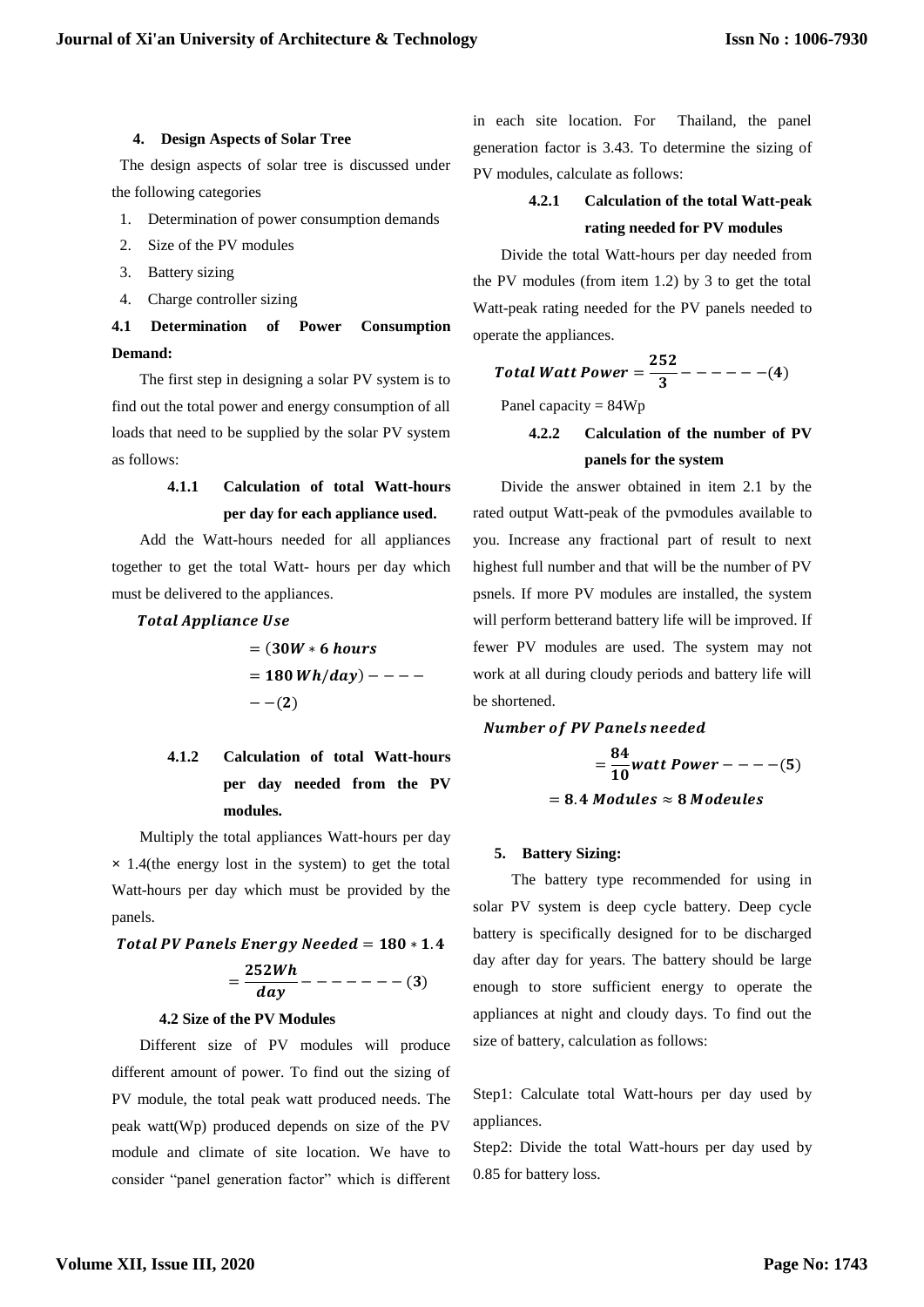Step3: Divide the answer obtained in step2 by 0.8 for depth of discharge.

Step4: Divide the answer obtained in step3 by the nominal battery voltage.

Step5: Multiply the answer obtained in step4 with days of autonomy ( The number of days that you need the system to operate when there is no power produced by PV panels) to get the required Amperehours capacity of deep-cycle battery.

## Capacity

 $=\frac{(Total Watt - Hour Days * Automationwy days)}{(0.06 \times 0.0 \times 4.5 \times Normal Network)}$  $(0.86 * 0.8 * 4.5 * Nominal Battery Voltage)$  $- - - (6)$ 

### **Total Appliance use**

 $= (30 \text{ watts} * 6 \text{hours}) - --(7)$ 

## **Nominal Battery Voltage = 12 volts**

# Days no. of autonmy  $= 1$  day **Battery Capacity** =  $\frac{(180watt * 6 \text{ hours}) * 1}{(0.05 - 0.0 + 5.43)}$  $(0.85 * 0.8 * 4.5 * 12)$  $= 39.21$  Ah

Total Ampere-hours required is 39.21Ah

So the battery should be rated 12v 39.21Ah for 1day autonomy.

### **6. Hardware Specifications:**

The hardware details of implemented solar tree are discussed in the below table1.

### **Table 1Hardware Parameters with Ratings**

| S.no | <b>System Parameters</b> |           | Ratings   |
|------|--------------------------|-----------|-----------|
|      | PV Panel                 |           |           |
|      | Each panel Power         |           | 10 watts  |
|      | Open                     | Circuit 1 | 8.5 volts |

|                             | Voltage(Voc)        |         |                |
|-----------------------------|---------------------|---------|----------------|
|                             | Short               | Circuit | $1.18$ Amps    |
|                             | Current(Isc)        |         |                |
|                             | Number of Panels    |         | 10             |
| $\mathcal{D}_{\mathcal{L}}$ | <b>Battery</b>      |         |                |
|                             | <b>Battery Bank</b> |         | 60Ah           |
|                             | Type of Battery     |         | Acid<br>Lead   |
|                             |                     |         | <b>Battery</b> |
| 3                           | Load                |         |                |
|                             | LED Lamp            |         | 30 watts       |
| 4                           | Pole                |         |                |
|                             | Reinforced Steel    |         | 12 feet        |

### **5. CONCLUSION**

With land always being a precious and scarce resources for human activities, the solar tree concept can be s suitable solution for urban areas with less open spaces. Hence in this project successfully a solar PV tree is designed and implemented in BIHER Engineering College to lighten a LED of 30watts. From the design and implementation of the PV tree the following key inferences are drawn.

- 1. PV tree is more effective than the traditional land based system in terms of sunlight captures throughout the day.
- 2. The impact of grazing angles of solar irradiation is less on the solar tree.
- 3. PV tree satisfies today's most pressing social, cultural and environmental demands with very less land footprint compared to land based PV system.
- **4.** PV tree design can become a model of green technology and opens up a wide range of research applications in PV industry market.